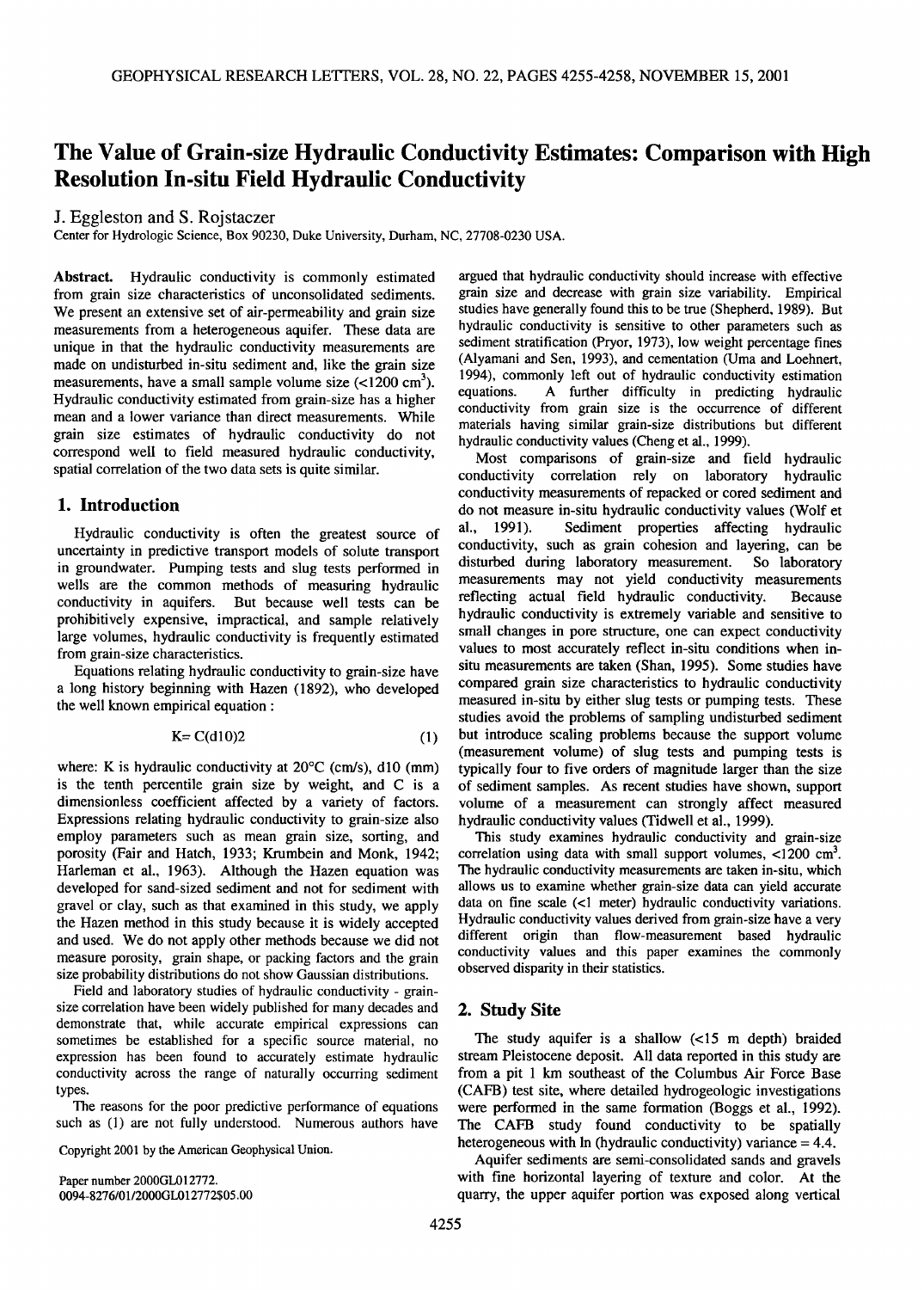

**Figure 1.** Sample locations and ln (hydraulic conductivity). Darker shading indicates lower ln(hydraulic conductivity),  $\bullet$  = sample location, (A) North-south oriented quarry wall (B) East-west oriented quarry wall.

**walls 3-4 meters high. Hydraulic conductivity tests and grainsize analyses were •nade on a 50 meter wall oriented east-west and a 30 meter wall oriented north-south. Sample locations were selected by a combination of regular sampling on coarse and fine grids and random sampling (Figure 1). The X, Y, Z**  coordinates of each measurement location were surveyed and, **because the walls were not exactly planar, sample locations were projected onto a plane for spatial analysis. Projection distances were less than 0.5 meters.** 

**Aquifer sediments exposed at the quarry were massive with little facies delineation. The upper 1 meter of the aquifer has higher clay content, weathering, and veins of precipitated calcite. Exposed sediment was a gravel-sand mixture with a small fines proportion (<2%) that, while spatially variable in texture, showed relatively few facies delineations. Lenticular bodies of non-cohesive, well-sorted, medium sands made up about 5% of the total exposure.** 

## **3. Methods**

**Sediment samples were collected from quarry walls at**  positions shown in Figure 1. Approximately 1200 cm<sup>3</sup> of **sediment was collected at each location and samples were sealed to preserve moisture. In the laboratory, sediment moisture content and grain size distribution were measured.**  d<sub>10</sub> grain-size and Hazen's equation were used to estimate K.

**An air permeameter using compressed air as a fluid source was used to measure hydraulic conductivity. Air flows from a rubber tip into the sediment and then back out to the free surface. When pressure and flow rate stabilize, usually within 10 seconds, flow rate, air pressure, and air temperature are recorded. Similar instruments have been used in previous hydrogeologic and petroleum reservoir studies (Eijpe and Weber, 1971; Sharp et al., 1994).** 

**The air permeameter measured permeability in the range of 300 to 150,000 md (a In(K) range of-8.1 to -1.9, K in cm/s). Above this range, flow rates were too high, leading to nonlinear flow and below this range, air flow was too small to be measured by the permeameter.** 

**The support volume of the air permeameter is controlled primarily by tip seal geometry (Goggin et al., 1988). Our permeameter tip had an internal radius of 0.15 cm and an external radius of 1.65 cm which gives a sample volume**  estimate of approximately 15 cm<sup>3</sup>.

**To prepare for hydraulic conductivity measurement, loose material was brushed from the surface of the walls. A 3-4 cm diameter area was selected on which to apply the permeameter tip. At some locations, sediment was too cohesionless to permit a tight seal and these locations were abandoned,** 

**approximately 10% of surveyed locations At locations where large gravel entirely blocked the permeameter tip, alternate locations were chosen within 10 cm..** 

**Soil moisture affects air flow in unsaturated materials because water fills pores, reducing pathways available for air flow. Davis et a1.(1994) found at low moisture content, less than 5%, permeability measurement error is also less than 5%. Springer et al. (1998) found permeability of a silty sand decreased by just 4% when moisture content increased from 1% to 12.5%. We therefore excluded from our analysis sample locations having moisture content >6% by weight, which excluded about 5% of the samples. A total of 588 sample locations met all test criteria and yielded permeability, grain size distribution, and location measurements.** 

**Using Equation 2, Goggin et al. (1988) and Davis et al. (1994), measurements were converted to permeability,** 

$$
k = \frac{qP_{\mu}\mu}{aG\frac{P_{\mu}^{2}-P_{0}^{2}}{2}}
$$
 (2)

**where:** 

| а     |   | internal radius of injection tip (L)       |
|-------|---|--------------------------------------------|
| G     |   | geometric flow factor = $4.1$              |
|       |   | [from Fig. 5 Goggin et al. (1988)          |
|       |   | $b=16.5$ mm, $a = 1.5$ mm]                 |
| k     |   | permeability $(L^2)$                       |
| μ     | ᆖ | dynamic viscosity of air $(ML^{-1}T^{-1})$ |
| $P_0$ | = | atmospheric pressure $(ML^{-1}T^2)$        |
| $P_1$ |   | injected air pressure $(ML^{-1}T^2)$       |
| a     |   | air flow rate $(L/T)$                      |

**Flow rates are converted to std. temperature and pressure by**  Permeability is converted to hydraulic **conductivity by accounting for viscosity and density of water at 20øC (Equation 3)** 

**Table 1. In (K) Measurement Statistics** 

| Statistic          | Hazen   | Air Permeameter |
|--------------------|---------|-----------------|
| N                  | 588     | 588             |
| Mean               | $-2.35$ | $-3.96$         |
| Variance           | 0.30    | 0.76            |
| Horizontal Corr.   |         |                 |
| Length $(m)$       | 1.5     | 3.0             |
| Approximate Sample |         |                 |
| Volume $(cm3)$     | $-1200$ | -15             |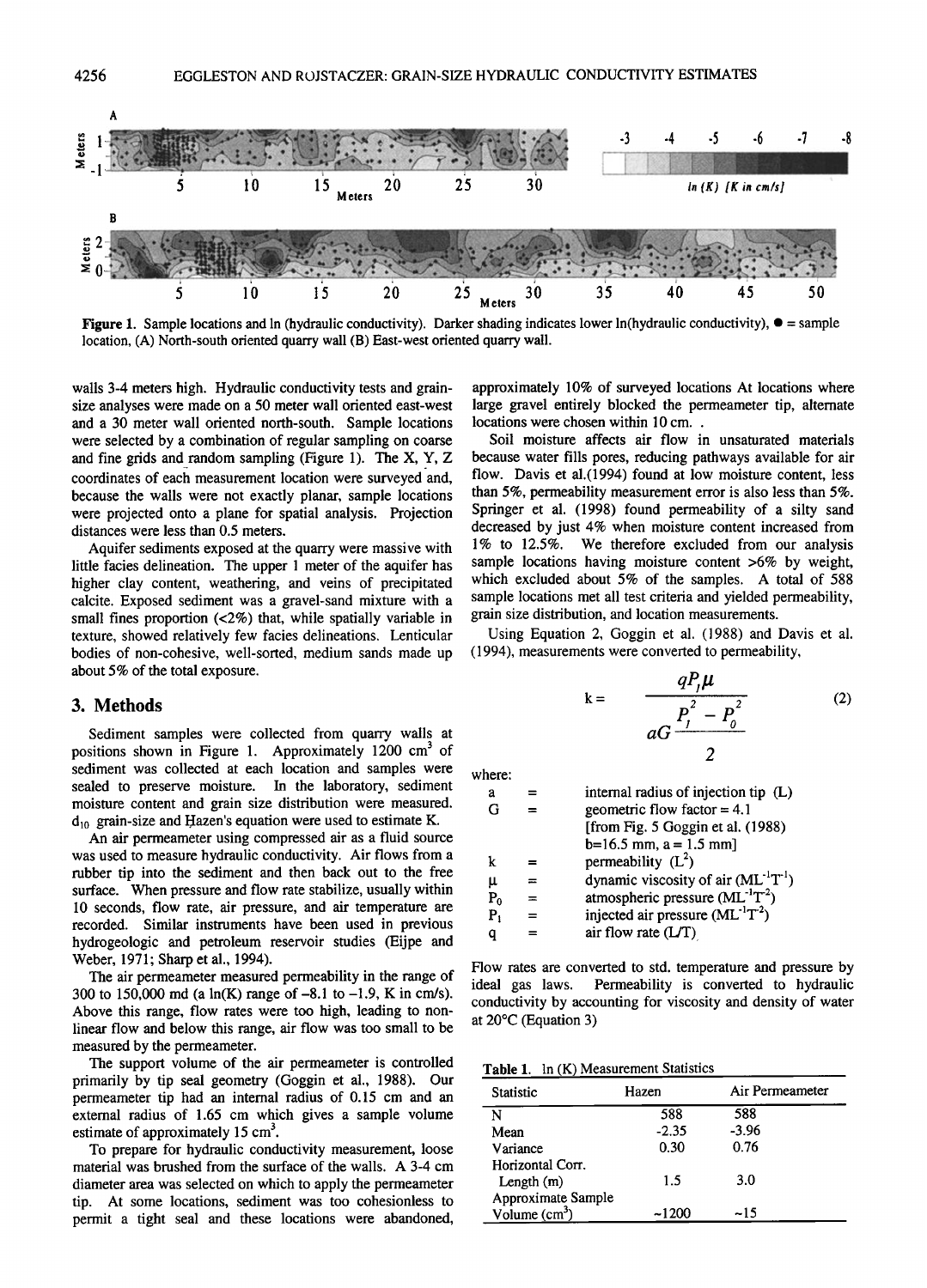

**Figure 2. Histogram of measured and Hazen ln(K).** 

$$
K = \frac{kg\rho}{\mu_w} \tag{3}
$$

**where:** 

| .  |                                              |
|----|----------------------------------------------|
| -8 | gravity $(LT2)$                              |
|    | permeability $(L^2)$                         |
| K  | hydraulic conductivity $(LT1)$               |
| μw | dynamic viscosity of water $(ML^{-1}T^{-1})$ |
| Ω  | bulk density of water $(ML^{-3})$            |

**To test the air permeameter's accuracy and reliability we measured hydraulic conductivity of nine porous, permeable, cinder blocks. The cinder blocks were solid with sides from 15-45 cm in length. The variety of block materials and types gave a permeability range spanning the lower 65% of the permeability range found at the field site. Cores of each block were taken and sent to an outside lab for permeability tests. In a whole population comparison of the ln(k) sample populations (kin md), a t-test shows the hypothesis that our laboratory mean log permeability (8.02) is the same as the outside lab's mean (7.94) is accepted at the 95% confidence level. Of the nine test blocks, t-tests indicate the hypothesis that the air permeameter mean ln(k) is the same as the outside lab mean ln(k) can be rejected for 3 of the 9 test blocks (3, 4, and 9). But measured air permeability shows no consistent** 



**Figure 3. Ratio of air and Hazen In(K) (N=588). Values <1.0 indicate overestimation of ln(K) by Hazen's equation.** 



**Figure 4. Sample horizontal variograms for measured ln(K) and for Hazen estimated ln(K) on the north-south wall. Dotted line is the Hazen variogram scaled to have the same variance as the measured ln(K) data..** 

**bias to high or low permeability values. There are several possible sources for the differences between our permeability values and the outside lab values including sample error and analysis technique. Because the hypothesis tests generally show good agreement between the two measures, we assume that air permeameter measurements provide a direct and reasonably accurate measure of true permeability.** 

## **4. Results**

**Aquifer sediment has an average grain-size of 1.1 mm,**  average  $d_{10}$  of 0.3 mm, and is over 40% gravel (>2 mm). **Summary statistics for the measured and Hazen estimated In (hydraulic conductivity) values are given in Table 1. The support volume of the Hazen In (K) values is bigger than the support volume of the air permeameter measurements. As compared to the air permeameter values, the Hazen In (hydraulic conductivity) values have a higher mean and lower variance. Histograms are shown in Figure 2. The difference in mean ln(K) translates to the Hazen equation overestimating hydraulic conductivity by a factor of 4.4. As seen in Figure 3, the Hazen equation's overestimation of hydraulic conductivity is greater for lower values.** 

**Sample variograms were calculated for the measured and Hazen estimated In (K) values, with Figure 4 showing variograms for the north-south wall. The east-west wall showed similar horizontal variograms. Except for having a smaller variance, the Hazen estimated In (K) variogram**  matches well with the measured ln (K) variogram. **similar structure can be see in the dotted line of Figure 4, which is the Hazen variogram scaled to have the same variance as the measured hydraulic conductivity values. Both the Hazen estimated and measured In (K).variograms show significant spatial variability at small horizontal separation distances (<3 meters for Hazen and <1.5 meters for air permeameter values).** 

## **5. Discussion**

**There are both limitations and benefits to using air permeameter measurements comparatively. Limits to the air permeameter sampling range prevent accurate measurement of hydraulic conductivity greater than 0.3 (cm/s) or lower than 0.0001 (cm/s). Because the air permeameter's upper limit is relatively high, we expect that more hydraulic conductivity values are missed below the lower limit than are missed above**